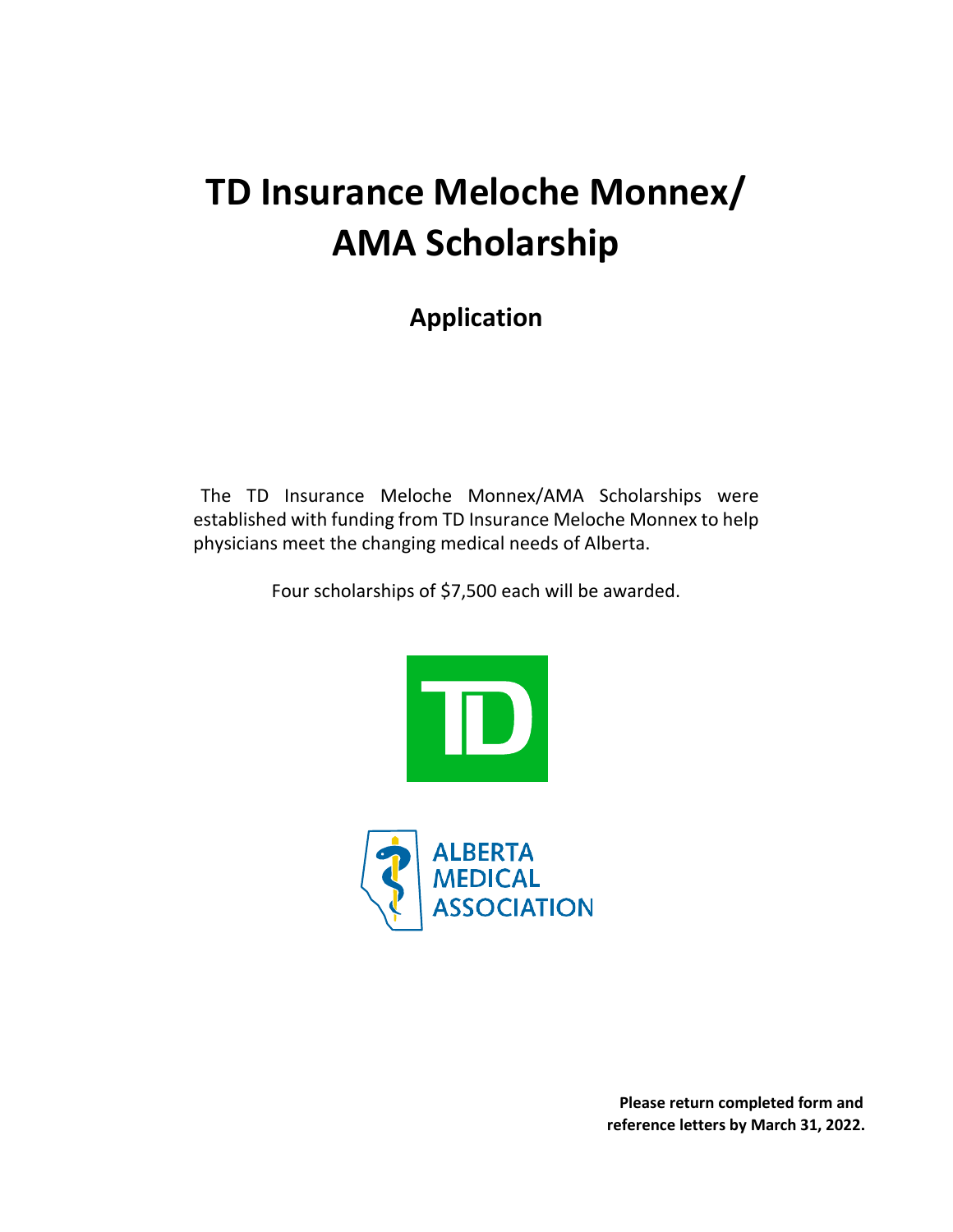## **TD Insurance Meloche Monnex/AMA Scholarship Application**

This scholarship was established to help physicians meet the changing medical needs of Alberta. Four \$7,500 scholarships will be awarded by May 31, 2022 to four Alberta Medical Association members.

#### **Award criteria**:

• Priority will be given to a physician seeking additional training in a *clinical* area of recognized needin Alberta and is in his/her/their early to mid-career.

#### **Applicants must meet the following eligibility criteria**:

- Current AMA member
- Proposed program must be either:
	- a) supplementary to *completion* of a Royal College of Physicians and Surgeons of Canada or College of Family Physicians of Canada certification program *or*
	- b) physician in establishedpractice who wishes supplemental training
- Enrolled and accepted in program (see further details below):
	- a) Must be a clinical program at least three months in length in a recognized educational institution
- b) Majority of the term of the program should occur within the relevant AMA fiscal year (Oct 1, 2022 Sept 30, 2023) for which the scholarship is awarded.

| Personal Information (please print) |                   |                    |                |
|-------------------------------------|-------------------|--------------------|----------------|
| Surname                             | <b>First Name</b> | Initial(s)         | AMA Member No. |
| Address                             |                   |                    |                |
| Town/City/Province                  |                   | Postal Code        |                |
| Telephone                           |                   |                    |                |
| <b>Email Address</b>                |                   |                    |                |
| <b>Background</b>                   |                   |                    |                |
| <b>Medical School (Country)</b>     | Degree            | Year of Graduation |                |
| <b>Specialties</b>                  |                   |                    |                |
| $\mathbf{1}$ .                      |                   | Date Received      |                |
| 2.                                  |                   | Date Received      |                |
| 3.                                  |                   | Date Received      |                |
| <b>Medical Practice</b>             |                   |                    |                |
| 1.                                  |                   | Years              |                |
| 2.                                  |                   | Years              |                |
| 3.                                  | $\overline{2}$    | Years              |                |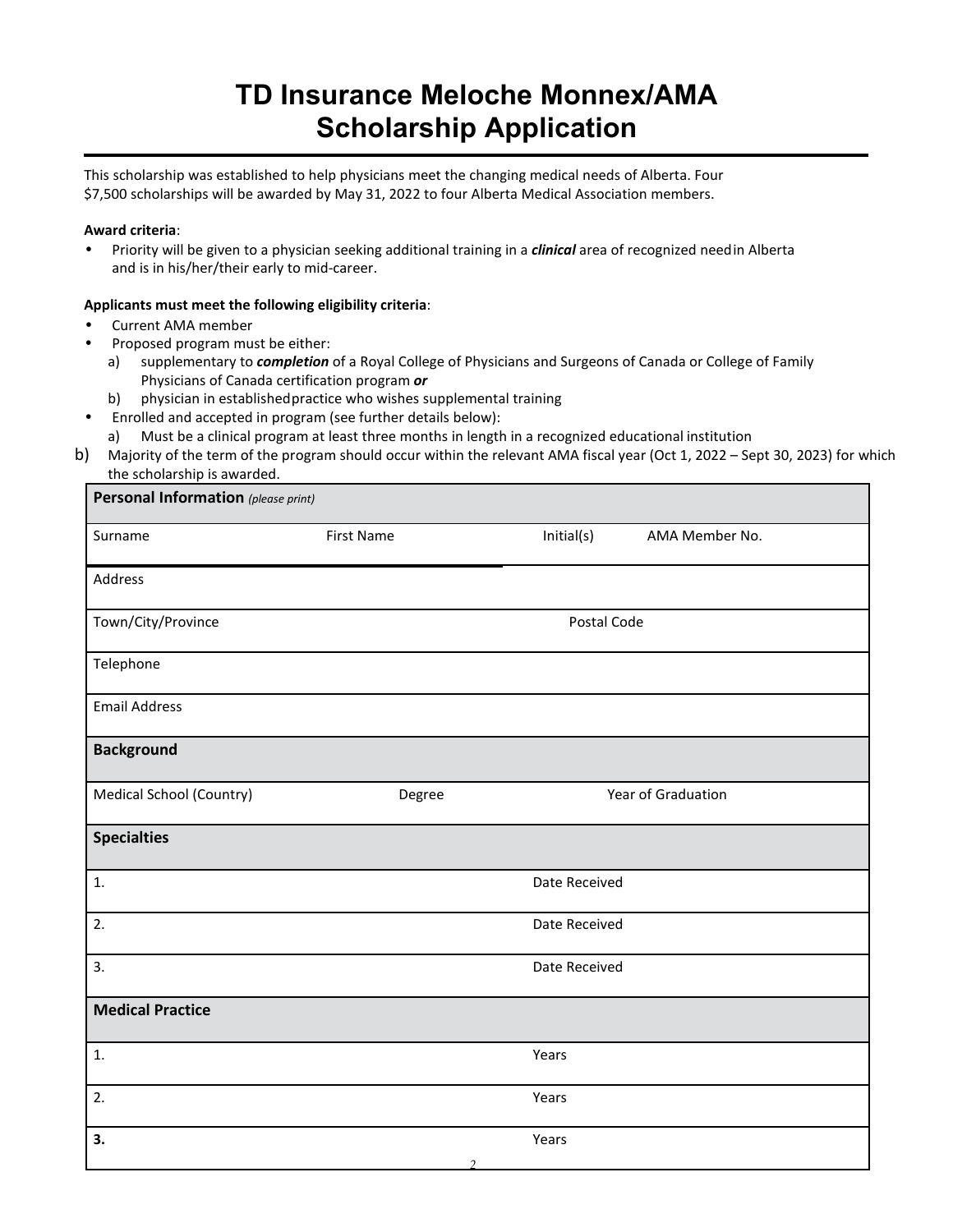| <b>Education/Training Program</b>                              |                  |                                    |
|----------------------------------------------------------------|------------------|------------------------------------|
| Name of Program                                                |                  |                                    |
| Name and Location of Educational Institution                   |                  |                                    |
| Program Start Date                                             |                  | <b>Anticipated Completion Date</b> |
| Enrollment Has Been Accepted<br>Yes $\Box$                     | No $\square$     |                                    |
| Are you attending the program online or in<br>person on campus | Online $\square$ | On campus $\Box$                   |
| If attending online, is there a residency<br>requirement:      | Yes $\Box$       | No $\square$                       |
| If yes, provide details of the residency requirement           |                  |                                    |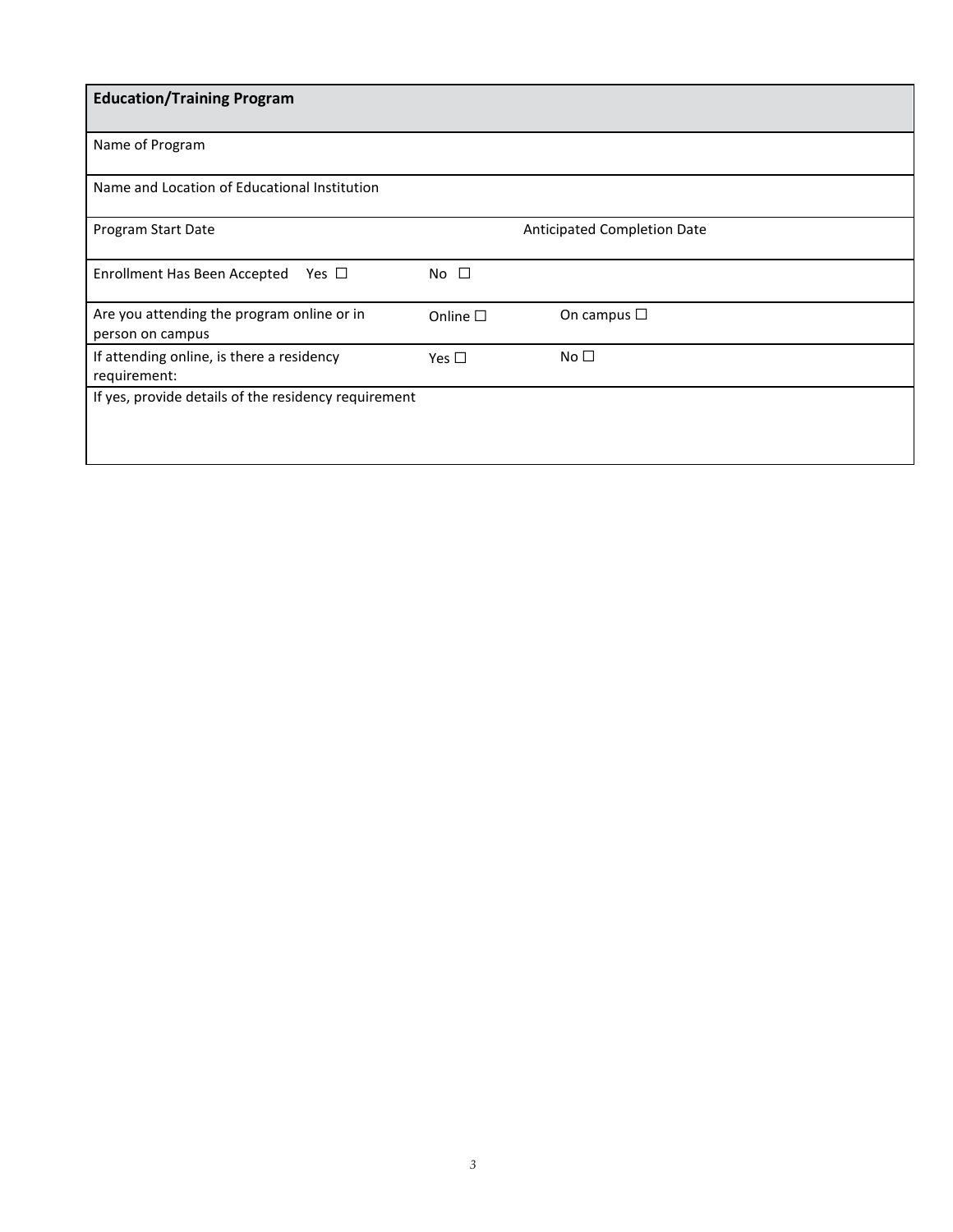#### **Statement of Program**

Please state what you hope to learn and accomplish through this education program. Indicate the need for this type of training in Alberta and your plans upon completion. **Statement must not exceed this sheet of paper. Please note that any other attachments will be disregarded.**